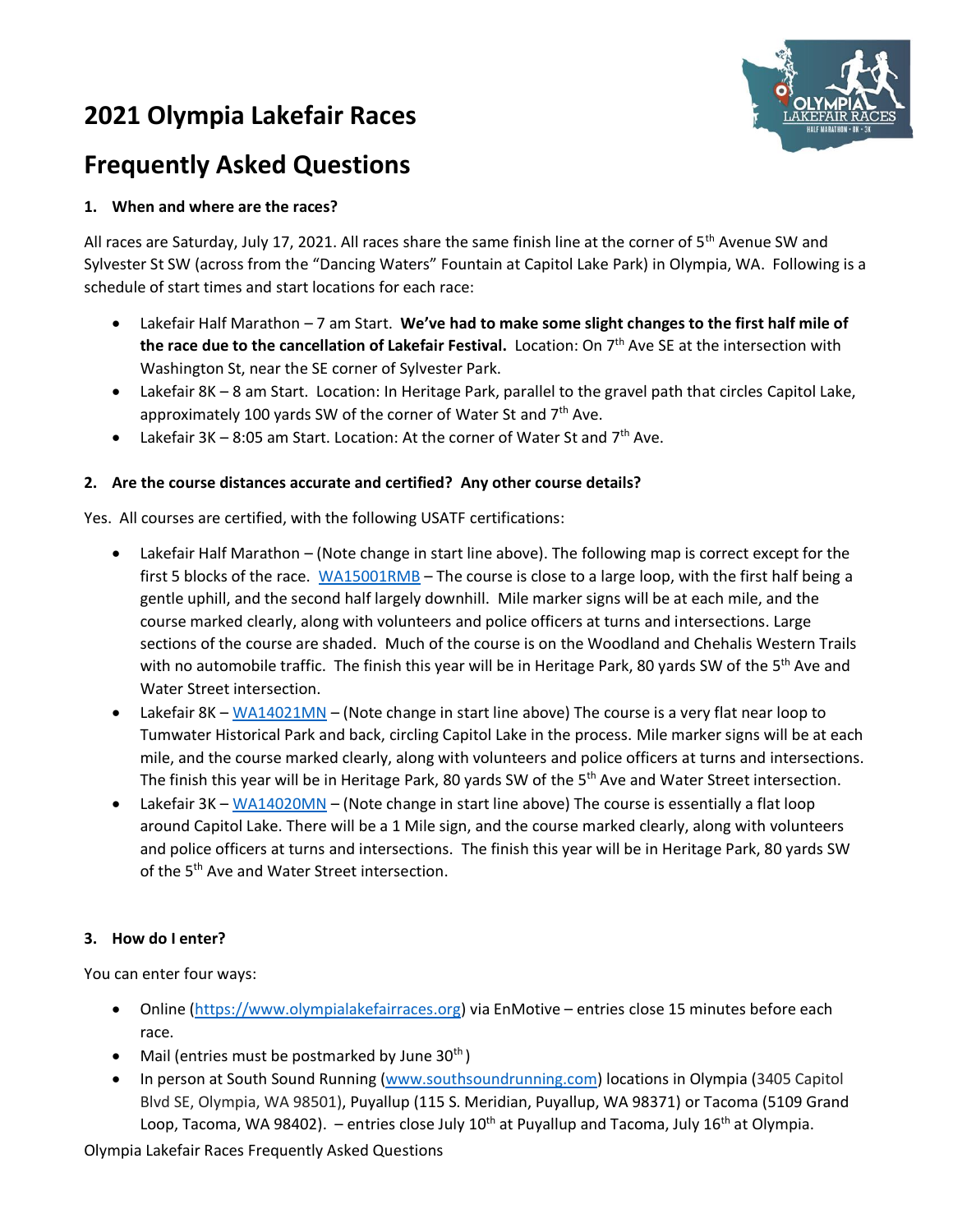

• Day of Race Entry for the 3K, 8K and Half Marathon is also available at Heritage Park on  $5<sup>th</sup>$  Ave SW near the finish line starting at 6 am.

## **4. Where do I pick up my number and race packet?**

- Race packets and numbers for all races will be available Friday, July  $16^{th}$  from 11 am to 6 pm at South Sound Running at 3405 Capitol Blvd, Tumwater, WA
- Race packets and numbers for all races can also be picked up at Heritage Park near the Finish line the morning of the race starting at 6 am.

## **5. Are there Aid Stations and Sanicans on the courses?**

- Aid stations are located approximately every two miles for the Lakefair Half Marathon.
- Sanicans are located adjacent to most of the Lakefair Half Marathon Aid Stations.
- There is one Aid Station that runners pass by twice on the Lakefair 8K.
- All aid stations have water and Nuun sports drink provided, and are staffed by enthusiastic local high school cross country and track team members and community volunteer organizations.

#### **6. What are the Entry Fees?**

Below is a table with the schedule of entry fees. For the 3K, kids 14 & under are free without a T-shirt. Online entries have a service charge added by EnMotive.

Active Military members receive a \$5 discount. Discounts are also available for Groups of ten members or more. More details are available in the "Registration" section at [www.olympialakefairraces.org](http://www.olympialakefairraces.org/) website.

| <b>EVENT</b> (Please Circle all that | <b>REGULAR</b>      | <b>LATE</b>         | <b>DAY of RACE</b> |
|--------------------------------------|---------------------|---------------------|--------------------|
| apply and write Total Amount)        | $(4/1 - 6/30/2021)$ | $(7/1 - 7/16/2021)$ | 7/17/2021          |
| Kids (14 $\&$ under) 3km – Entry     | \$10                | \$10                | \$10               |
| & Shirt                              | (Free w/o Shirt)    | (Free w/o Shirt)    | (Free w/o Shirt)   |
| $3 km - Entry & Shift$               | \$40                | \$45                | \$50               |
| $8 \text{ km}$ – Entry & Shirt       | \$40                | \$45                | \$50               |
| 1/2 Marathon - Entry & Shirt         | \$75                | \$85                | \$90               |
| All Races - Active Military          | $-55$               | -\$5                | -\$5               |
| <b>Discount</b>                      |                     |                     |                    |
| All Races - No Shirt Discount        | $- $10$             | $- $10$             | $-510$             |
| <b>Total Amount:</b>                 |                     |                     |                    |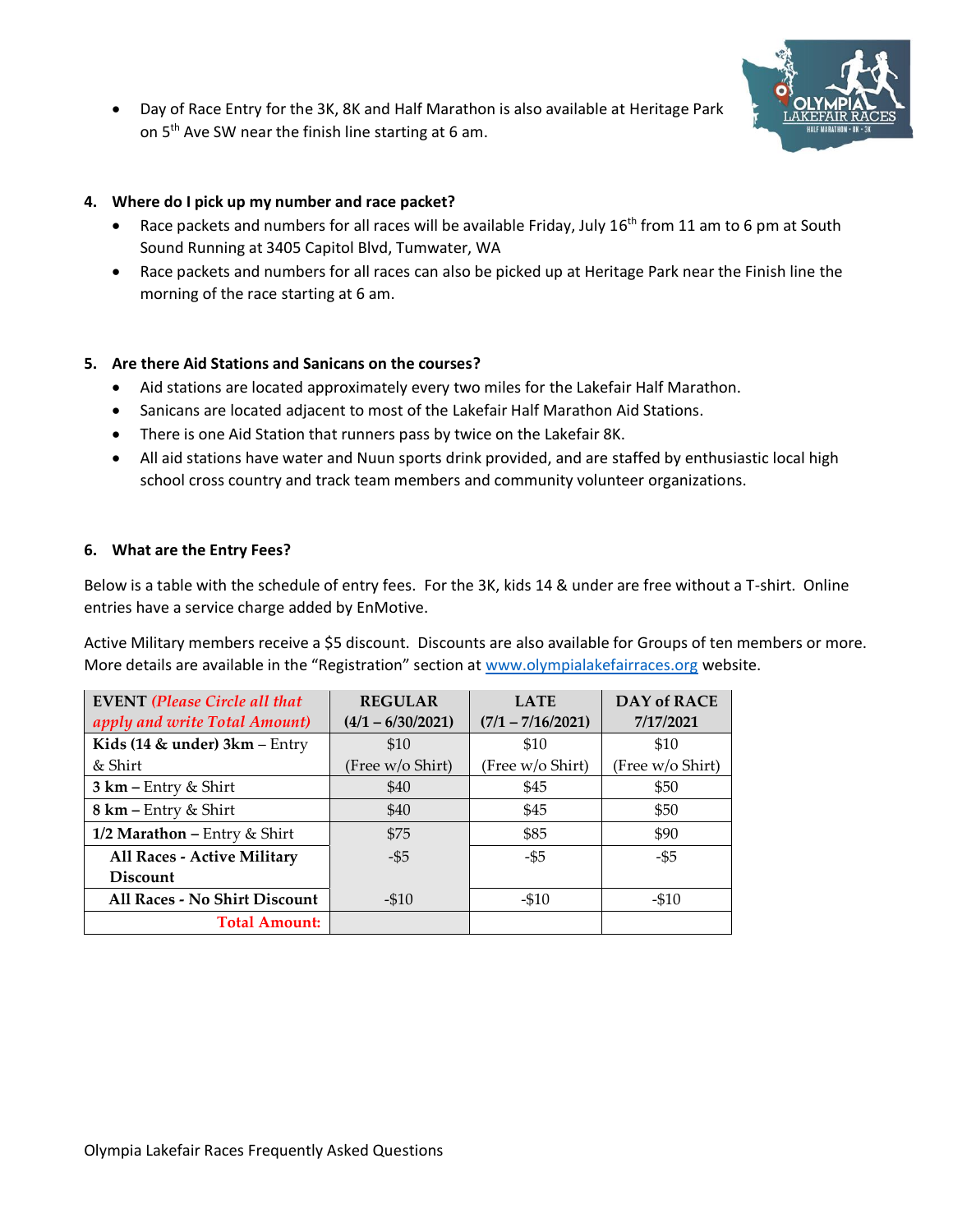

### **7. Where does the money go?**

The Olympia Lakefair Races are co-sponsored by the Lake Run Organization 501(c)(3) and the Olympia Downtown Rotary Club (non-profit). Profits support local high school running programs, Washington State Cross Country Coaches Association Scholarship Fund, and Olympia Rotary Club Foundation Scholarship Fund and Community Grant Fund. There is a long term goal to support a statue or other display at Marathon Park to more prominently commemorate the first United States Olympic Marathon Trials Race held in 1984, and ending near Marathon Park. The Trials race was likely the biggest sporting event ever to occur in the Olympia area.

## **8. What are the Lodging Options?**

There are several hotels near the combined Finish Line in downtown Olympia, as well as along the Trials Legacy Marathon course. A searchable hotel finder for Olympia, Lacey and Tumwater hotels can be found at [https://www.experienceolympia.com.](https://www.experienceolympia.com/hotels/hotels/) The annual Lakefair Festival has been cancelled in 2021, so there should be more hotel rooms available than usual.

## **9. Is there anything else going on in Olympia?**

Normally the Olympia Lakefair Races are held the same week as the Lakefair Festival. Unfortunately, the festival has been cancelled in 2021.

#### **10. What about timing and results?**

EnMotive will be providing chip timing and results for all the races. Pin your number on the front of your shirt. Results will be posted after each race in Heritage Park, as well as online at [www.olympialakefairraces.org](https://cascadeenergyinc-my.sharepoint.com/personal/bob_brennand_energysmartindustrial_com/Documents/User%20Profile/Documents/aaBob%20-%20old%20PC/Run%20Meas/OLR%202019/Website/www.olympialakefairraces.org) and [www.EnMotive.com.](https://cascadeenergyinc-my.sharepoint.com/personal/bob_brennand_energysmartindustrial_com/Documents/User%20Profile/Documents/aaBob%20-%20old%20PC/Running%20Measurement/OLR%202018/www.racewire.com)

#### **11. Are strollers or dogs allowed on the course?**

Unfortunately not. Much of the half marathon course is on a bike path that remains open to the public during the race, and the other courses have large portions on sidewalks or bike lanes that are not wide. In addition, our insurance doesn't cover strollers or pets.

#### **12. Is there a time limit for the courses?**

Not officially, but our permit to close some of the downtown streets and have police assistance ends at 11:00 am, which gives half marathoners 4 hours to complete the course. Runners can still finish after 11:00 am, but there won't be course marshals or police support, and they will have to follow traffic lights. If you think you are going to take longer than 4 hours, contact us online at [www.olympialakefairraces.org](https://cascadeenergyinc-my.sharepoint.com/personal/bob_brennand_energysmartindustrial_com/Documents/User%20Profile/Documents/aaBob%20-%20old%20PC/Run%20Meas/OLR%202019/Website/www.olympialakefairraces.org) in the "Contact" section, and we may arrange an early start.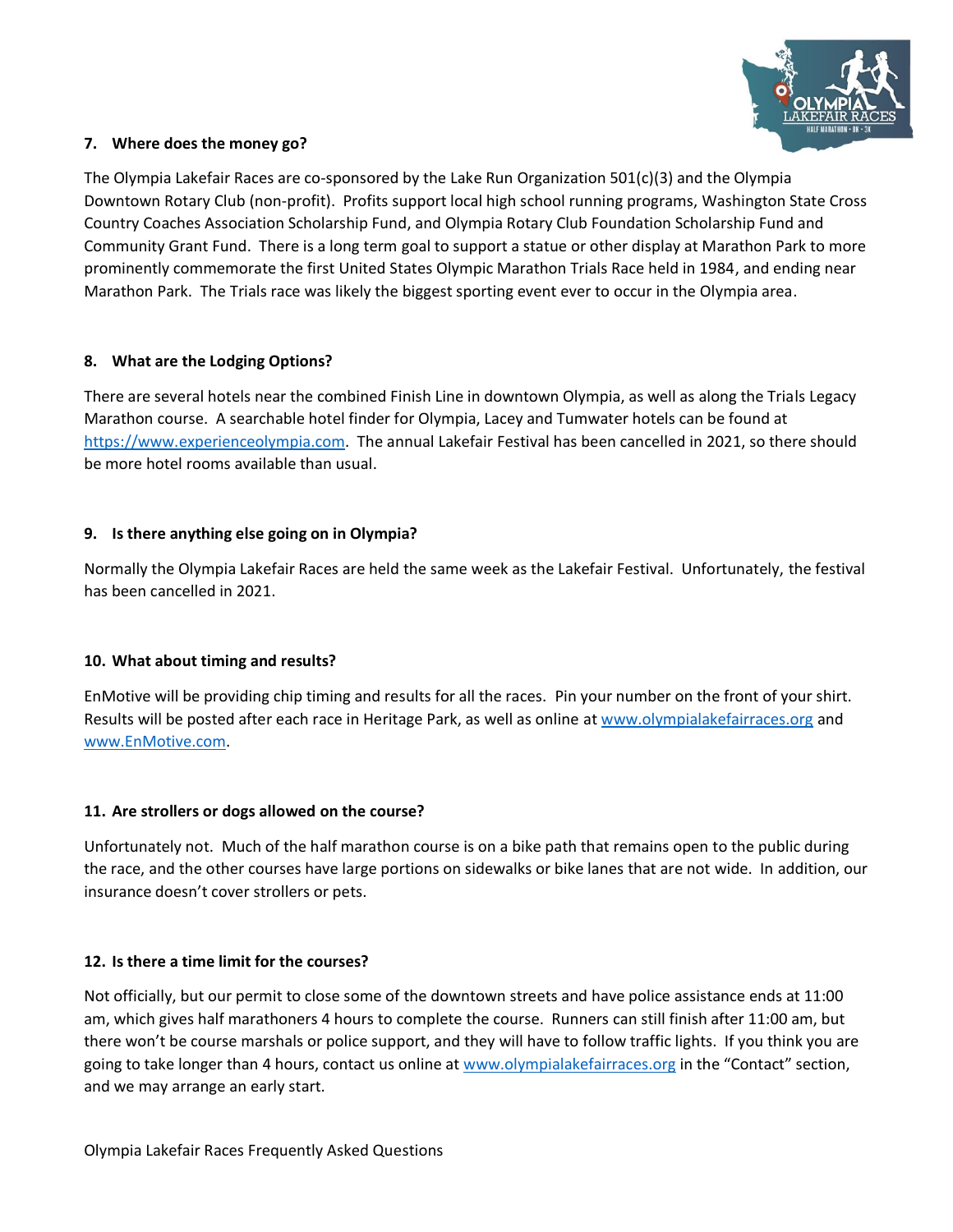

## **13. Are there awards, swag and any random awards?**

• Awards are given to the overall male and female winner, disabled, wheelchair, masters (40+) male and female, and super masters (50+) for each race. Overall,

masters and super masters winners will not also be eligible for age group awards listed below. Overall winners will be decided by Gun Time, all other winners will be determined by Chip Time. Award winners will not be eligible for multiple awards, and will be "bumped up" to a higher overall division if necessary (ie if a 45 year old wins the overall race, they would be awarded the Overall Winner Award, and the next person 40 or over would win the Masters award).

- Awards will also be given in the following categories:
	- o 3K Race 5 & Under, 6-8, 9-11, 12-14, 15-19, 20-24, 25-29, 30-34, 35-39, 40-44, 45-49, 50-54, 55-59, 60-64, 65-69, 70+
	- o 8K Race 14 & Under, 15-19, 20-24, 25-29, 30-34, 35-39, 40-44, 45-49, 50-54, 55-59, 60-64, 65- 69, 70-74, 75-79, 80+
	- o Half Marathon 19 & Under, 20-24, 25-29, 30-34, 35-39, 40-44, 45-49, 50-54, 55-59, 60-64, 65- 69, 70+
- Half Marathon Finishers will be presented with Finisher Medals at the Finish Line.
- Various prizes and food will be randomly chosen from all entrants (must be present to win) at the awards ceremony after the races.
- Awards will be given out according to the following schedule in Heritage Park adjacent to the Finish Line.
	- o 3K Race Awards Ceremony scheduled for **9:10 am**
	- o 8K Race Awards Ceremony scheduled for **9:30 am**
	- o Half Marathon Awards Ceremony scheduled for **9:50 am**
	- o Awards can also be picked up later at South Sound Running Olympia (3405 Capitol Blvd SE, Olympia, WA 98501). Unclaimed awards will NOT be mailed.

## **14. Will there be race photographs?**

Yes, and they'll be FREE! **For the second year, as part of the Olympia Lakefair Races,** EnMotive will be staging photographers on the course and at the finish line, taking action photos, as well as post race photos. These photos will be posted online, organized by race number, and are free to download and share, print, or paste as you see fit.

## **15. Is there any food and drinks after the race?**

Various free snacks and food are available at the finish line, including water, sports drink, watermelon, apples, granola bars, and snacks. Well 80 is the hospitality of the Olympia Lakefair Races, and has great lunch food following the races. There are also numerous Olympia downtown restaurants within blocks of the finish line for a complete meal.

#### **16. Where do I park?**

• The Heritage Parking lot is open, but has limited parking spaces. Parking is available on Water Street south of 5<sup>th</sup> Ave SW.